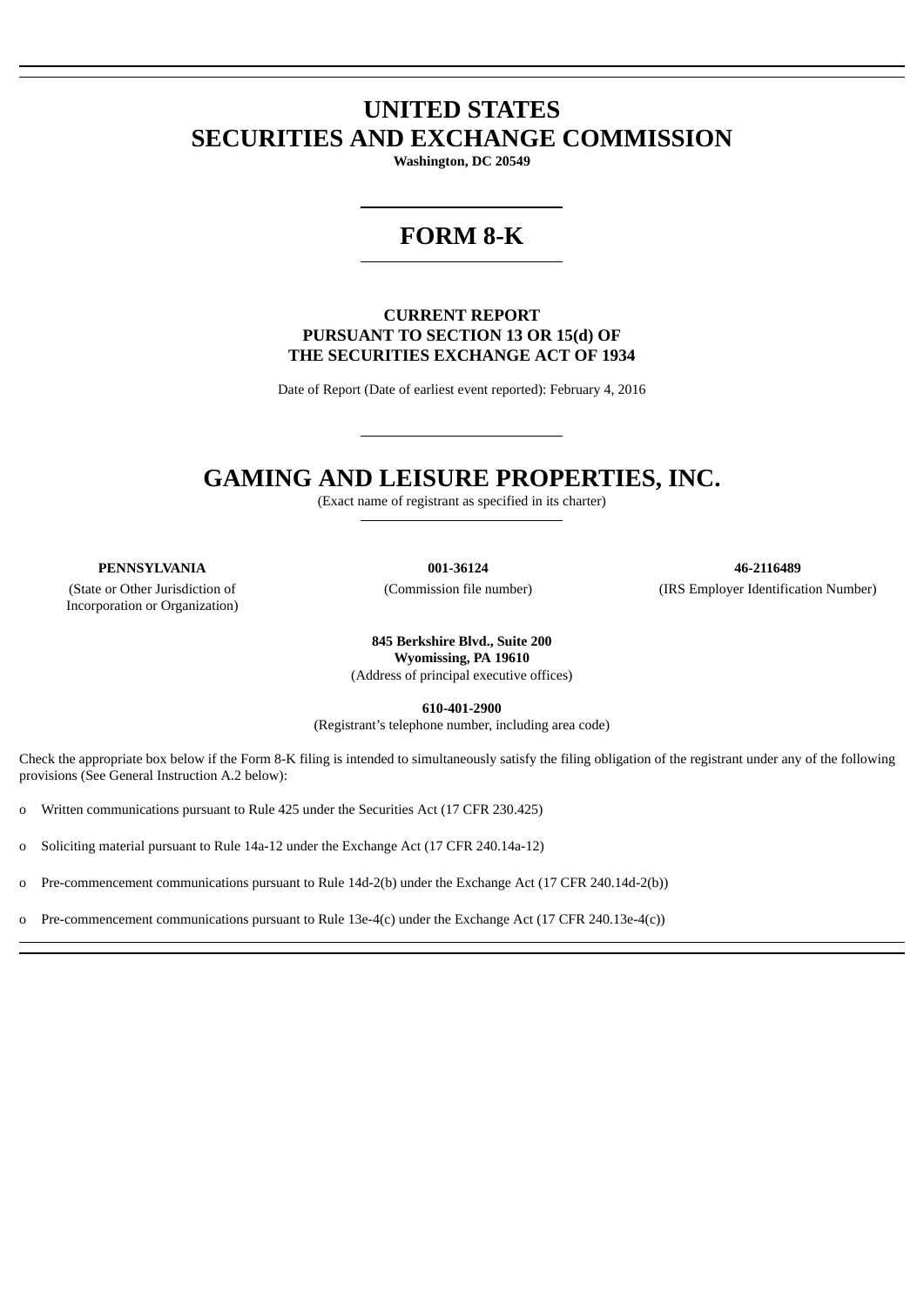### **Item 2.02. Results of Operations and Financial Condition.**

On February 4, 2016, Gaming and Leisure Properties, Inc. issued a press release announcing its financial results for the three months and year ended December 31, 2015. A copy of the press release is attached hereto as Exhibit 99.1 and incorporated herein by reference.

The information in this Current Report on Form 8-K, including Exhibit 99.1, is being furnished pursuant to Item 2.02 and shall not be deemed to be "filed" for the purposes of Section 18 of the Securities Exchange Act of 1934, as amended (the "Exchange Act"), or otherwise subject to the liabilities of that section. The information contained in this Current Report on Form 8-K, including Exhibit 99.1, that is being furnished under this Item 2.02 shall not be incorporated by reference into any filing under the Securities Act of 1933, as amended, or the Exchange Act, whether made before or after the date hereof, except as shall be expressly set forth by specific reference in such filing.

#### **Item 9.01. Financial Statements and Exhibits.**

(d) **Exhibits**

| Exhibit<br>Number | <b>Description</b>                                                                 |  |  |  |  |  |  |  |
|-------------------|------------------------------------------------------------------------------------|--|--|--|--|--|--|--|
| 99.1              | Gaming and Leisure Properties, Inc. Earnings Press Release, dated February 4, 2016 |  |  |  |  |  |  |  |
|                   | ***                                                                                |  |  |  |  |  |  |  |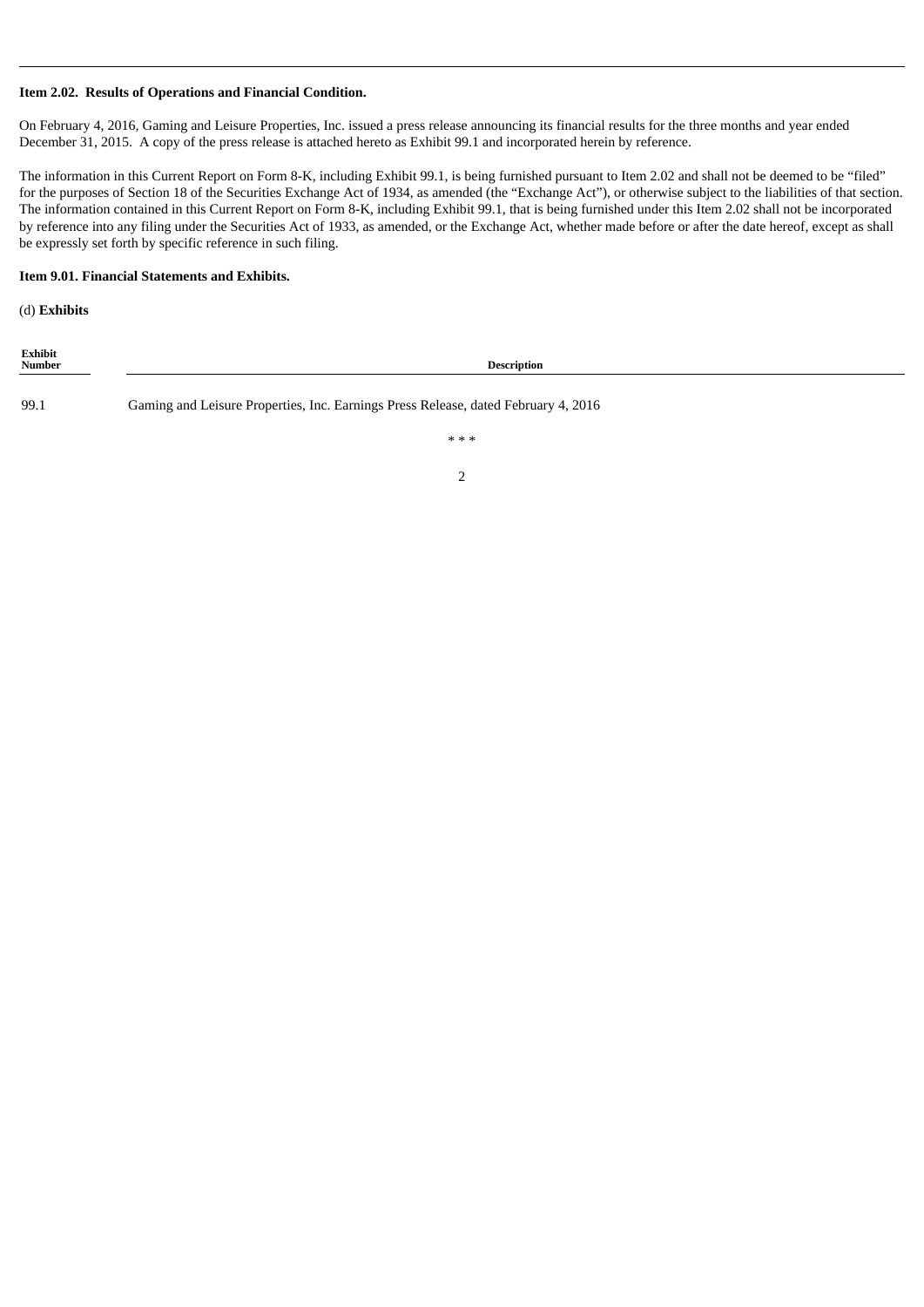## **SIGNATURE**

Pursuant to the requirements of the Securities Exchange Act of 1934, the Registrant has duly caused this report to be signed on its behalf by the undersigned thereunto duly authorized.

Dated: February 4, 2016 <br>
GAMING AND LEISURE PROPERTIES, INC.

| Bv:    | /s/ William J. Clifford |
|--------|-------------------------|
| Name:  | William J. Clifford     |
| Title: | Chief Financial Officer |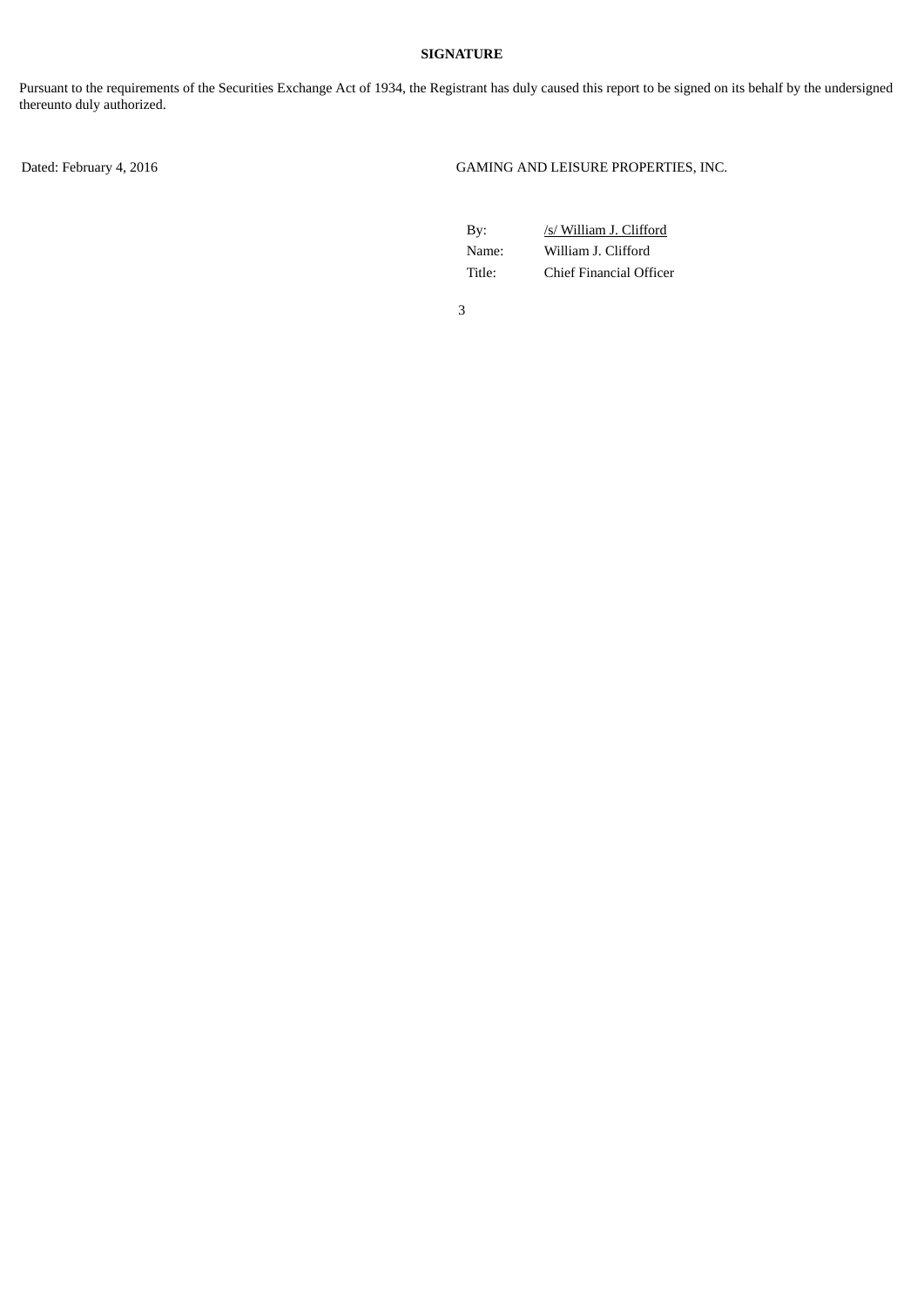| <b>Exhibit</b><br><b>Number</b> | <b>Description</b> |
|---------------------------------|--------------------|
|                                 |                    |

99.1 Gaming and Leisure Properties, Inc. Earnings Press Release, dated February 4, 2016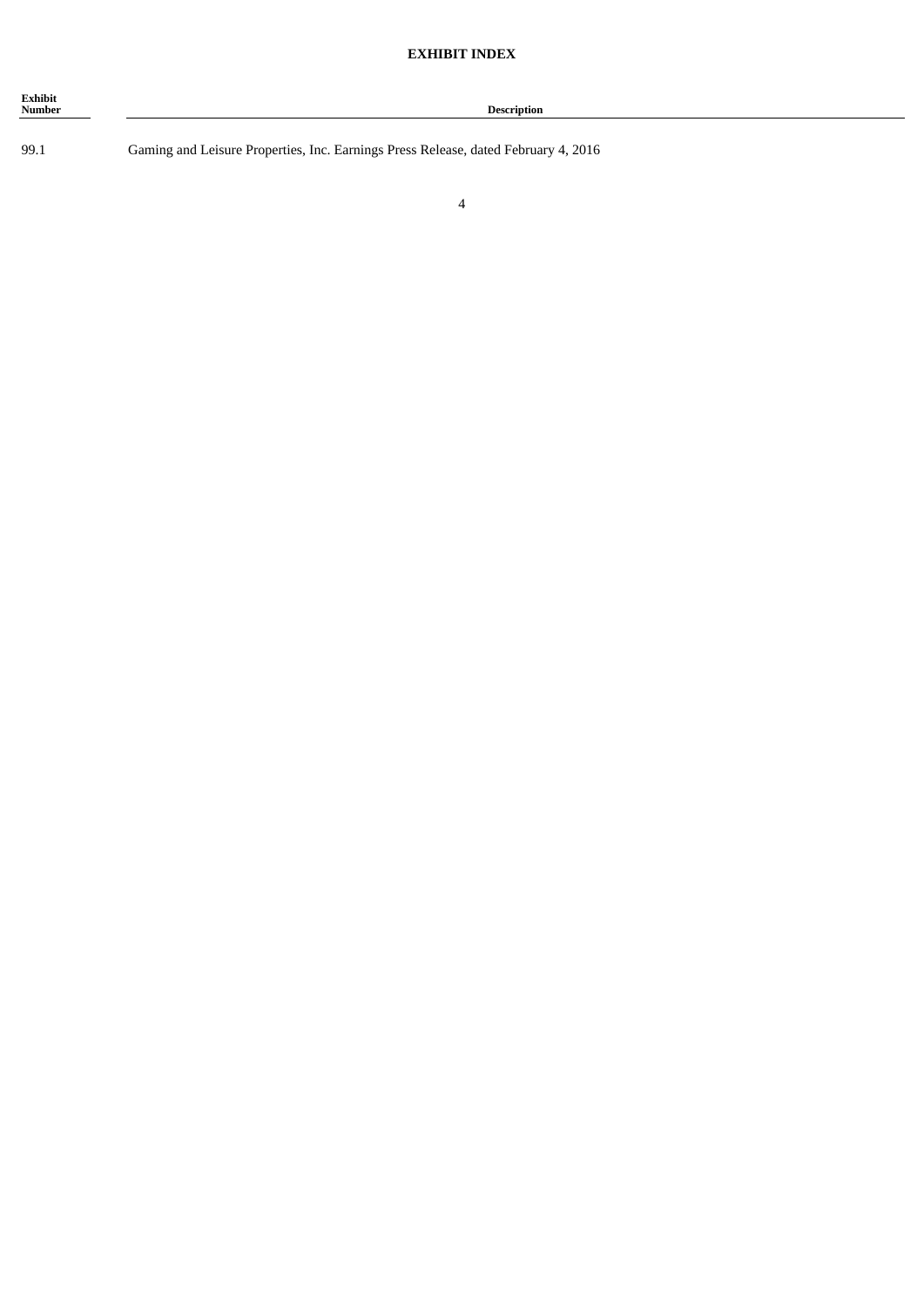

#### **GAMING AND LEISURE PROPERTIES, INC. ANNOUNCES FOURTH QUARTER AND FULL YEAR 2015 RESULTS**

#### **- Establishes 2016 First Quarter and Full Year Guidance - - Increases 2016 First Quarter Dividend to \$0.56 per Common Share -**

**WYOMISSING, PA. — February 4, 2016** — Gaming and Leisure Properties, Inc. (NASDAQ: GLPI) (the "Company"), the first gaming-focused REIT in North America, today announced results for the quarter and full year ended December 31, 2015.

#### **Financial Highlights**

|                                           |               |                 | <b>Three Months Ended</b><br>December 31. |       | <b>Year Ended December 31.</b> |       |             |       |                                 |       |                |       |
|-------------------------------------------|---------------|-----------------|-------------------------------------------|-------|--------------------------------|-------|-------------|-------|---------------------------------|-------|----------------|-------|
| (in millions, except per share data)      | 2015 Actual   |                 | 2015<br>Guidance <sup>(1)</sup>           |       | 2014<br>Actual                 |       | 2015 Actual |       | 2015<br>Guidance <sup>(1)</sup> |       | 2014<br>Actual |       |
| <b>Net Revenue</b>                        | \$            | 128.7           | \$                                        | 145.2 | \$.                            | 145.1 | \$          | 575.1 | - \$                            | 591.6 | \$             | 591.1 |
| Adjusted EBITDA <sup>(2)</sup>            | \$            | 109.9           | \$                                        | 109.0 | \$.                            | 105.1 | \$          | 440.0 | -S                              | 439.2 | \$.            | 422.5 |
| <b>Net Income</b>                         | \$            | 29.8            | - \$                                      | 31.0  | \$                             | 30.2  | \$          | 128.1 | -\$                             | 129.3 | <sup>\$</sup>  | 138.8 |
| <b>Funds From Operations</b> (3)          | \$            | 53.7 \$         |                                           | 54.8  | \$                             | 52.7  | \$          | 223.8 | -S                              | 224.9 | \$             | 231.6 |
| <b>Adjusted Funds From Operations (4)</b> | \$            | 80.6 \$         |                                           | 79.5  | <sup>\$</sup>                  | 75.8  | \$.         | 321.8 | -\$                             | 320.6 | \$.            | 307.3 |
|                                           |               |                 |                                           |       |                                |       |             |       |                                 |       |                |       |
| Net income, per diluted common share      | <sup>\$</sup> | $0.25 \quad$ \$ |                                           | 0.26  | <sup>\$</sup>                  | 0.26  | -\$         | 1.08  | -\$                             | 1.09  | \$.            | 1.18  |
| FFO, per diluted common share             | \$            | $0.45 \quad$ \$ |                                           | 0.46  | -S                             | 0.45  | \$.         | 1.89  | -\$                             | 1.89  | \$             | 1.97  |
| AFFO, per diluted common share            | \$            | 0.68            | S.                                        | 0.67  | \$.                            | 0.65  | \$.         | 2.72  | -\$                             | 2.70  | \$             | 2.61  |

 $<sup>(1)</sup>$  The guidance figures in the tables above present the guidance provided on October 29, 2015, for the three months and full year ended December 31, 2015.</sup>

<sup>(2)</sup> Adjusted EBITDA is net income excluding interest, taxes on income, depreciation, (gains) or losses from sales of property, stock based compensation expense and straight-line rent adjustments.

<sup>(3)</sup> Funds from operations ("FFO") is net income, excluding (gains) or losses from sales of property and real estate depreciation as defined by NAREIT.

<sup>(4)</sup> Adjusted funds from operations ("AFFO") is FFO, excluding stock based compensation expense, debt issuance costs amortization, other depreciation and straight-line rent adjustments, reduced by capital maintenance expenditures.

Gaming and Leisure Properties, Inc. Chief Executive Officer, Peter M. Carlino commented, "Once again, our fourth quarter and full year results reflect the security and stability of our national portfolio of regional gaming assets. Having activated the rent escalator in our Master Lease with Penn National Gaming (NASDAQ: PENN), we are pleased to announce our second consecutive year-end increase to our dividend, which does not reflect the impact of the acquisition of Pinnacle Entertainment's (NASDAQ: PNK) real estate assets. Our ability to grow the dividend is indicative of the quality of our cash flows and with the increase, our distribution remains well-covered. Finally, we have successfully achieved resolution of our litigation with the owners of the Meadows Racetrack and Casino ("the Meadows").

Mr. Carlino continued, "We are evaluating offers from third party operators and expect to close on the acquisition of the Meadows in the latter half of 2016. We continue with our effort to complete the acquisition of PNK's real estate assets; to date regulatory approvals related to the PNK transaction have been received from Mississippi and Iowa and requests for approval are pending in Colorado, Indiana, Louisiana, Missouri and Nevada. In addition, the Federal Trade Commission has closed its inquiry into whether the PNK transaction will have any anti-competitive effects. We expect to have a shareholder vote in March 2016. As a result of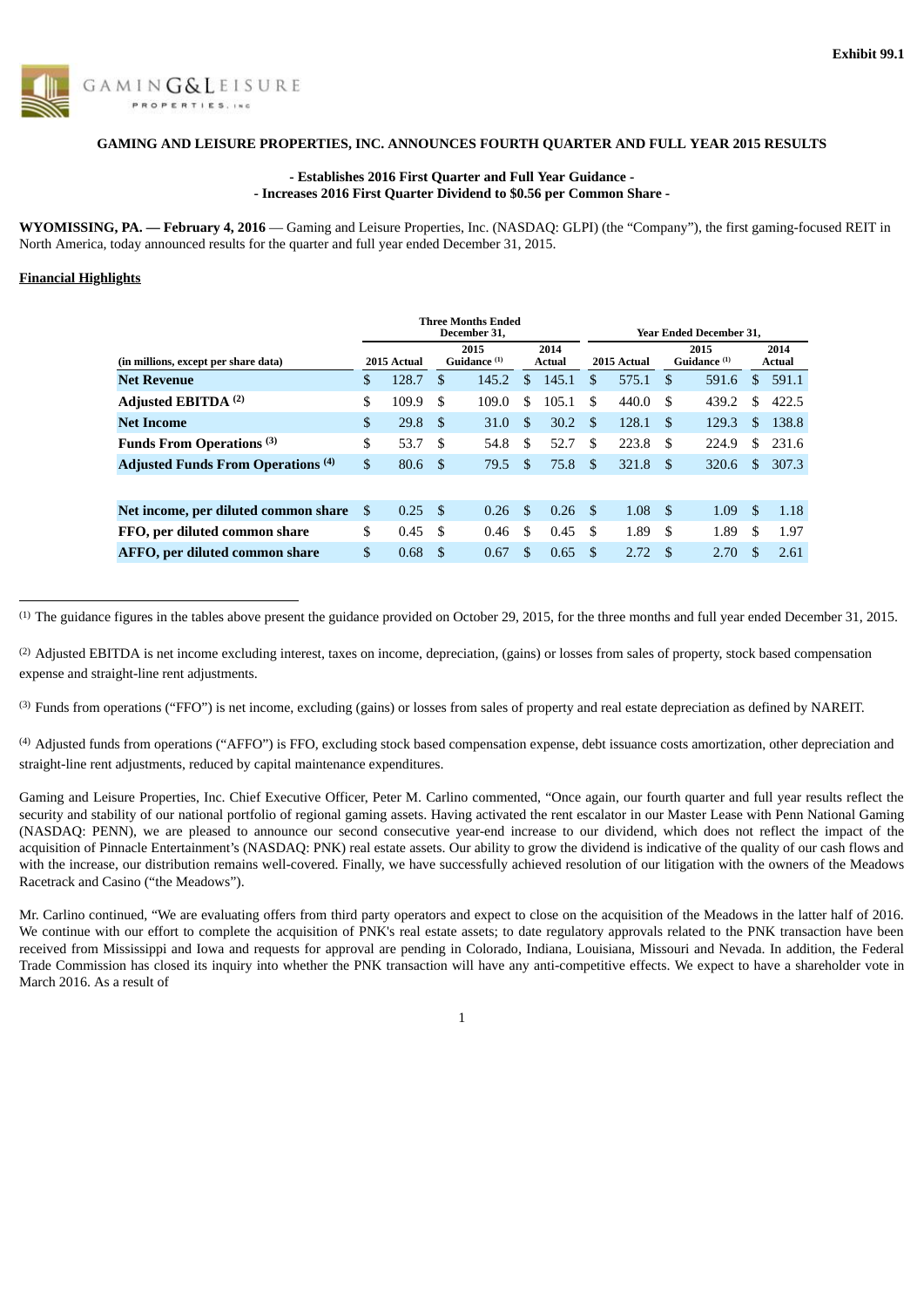some gaming jurisdictions requiring their approval to occur after the shareholder vote, the timing of these approvals will result in an expected April close for the PNK transaction. Incorporating this latest information on timing, current market conditions, and current guidance, we expect the Company's pro forma leverage to be 6.0 times post-closing of the PNK transaction and below 6.0 times by the end of 2016. In addition, we estimate that our transaction expenses will be reduced by \$67.0 million. These factors yield an expected equity raise of approximately \$500.0 million. The completion of these acquisitions will result in a larger Company with increased tenant and geographic diversity, along with higher cash flows. We are focused on leveraging our unique position as the only 'stand-alone' gaming-focused REIT with deep management expertise, as we look to grow over the long-term and provide a reliable, attractive dividend to our shareholders."

Net revenue for the fourth quarter and full year was below guidance as a result of the receipt of a property tax settlement relating to the company's property that is leased to PENN, which GAAP requires a gross up of rental income by the amount of real estate taxes paid by the tenants under triple-net lease structures and also to report an offsetting expense in operating expenses, therefore having no net impact to GLPI's results.

The Company's fourth quarter 2015 net income as compared to its guidance was impacted by the following:

- Results from the TRS properties were favorable to guidance by \$1.1 million, offset by additional tax of \$0.4 million;
- Income from rental activities was favorable to guidance by \$0.7 million as Penn's Hollywood Casino Columbus and Hollywood Casino Toledo outperformed;
- Corporate expenses were approximately \$1.0 million higher than guidance primarily due to an additional bonus accrual in the fourth quarter and legal expenses;
- Interest expense was \$1.5 million higher than guidance primarily due to the amortization of bridge financing fees relating to the previously announced PNK transaction.

As interest and taxes are added back to added back to net income for purposes of calculating EBITDA they did not impact the variance to forecasted EBITDA, however they did impact the variance to forecasted FFO. Additionally, AFFO was not impacted by the interest expense variance as it was primarily related to the amortization of debt issuance costs, which are added back to net income in calculating AFFO. However AFFO was impacted by \$0.4 million of favorable capital maintenance expenditures for the quarter as compared to guidance.

#### **Portfolio Update**

GLPI owns approximately 3,106 acres of land and 7.2 million square feet of building space, which was 100% occupied as of December 31, 2015. At the end of the fourth quarter of 2015, the Company owned the real estate associated with 21 casino facilities and leases 18 of these facilities to PENN and one to Casino Queen in East St. Louis, Illinois. Two of the gaming facilities, located in Baton Rouge, Louisiana and Perryville, Maryland, are owned and operated by a subsidiary of GLPI (GLP Holdings, Inc.).

In November 2013, the Company entered into a triple-net lease with PENN, in which substantially all of PENN's former real property assets were leased back to PENN (the "Master Lease"). PENN's rent coverage ratio for the twelve months ended October 31, 2015, was 1:88:1, which included one-time items that if excluded, yet included in the current year escalator, would have resulted in a coverage ratio of 1.84:1.

Capital project expenditures, which totaled \$2.5 million for the three months ended December 31, 2015, primarily related to the construction of the new Corporate headquarters. Capital maintenance expenditures at the TRS properties were \$0.8 million for the three months ended December 31, 2015.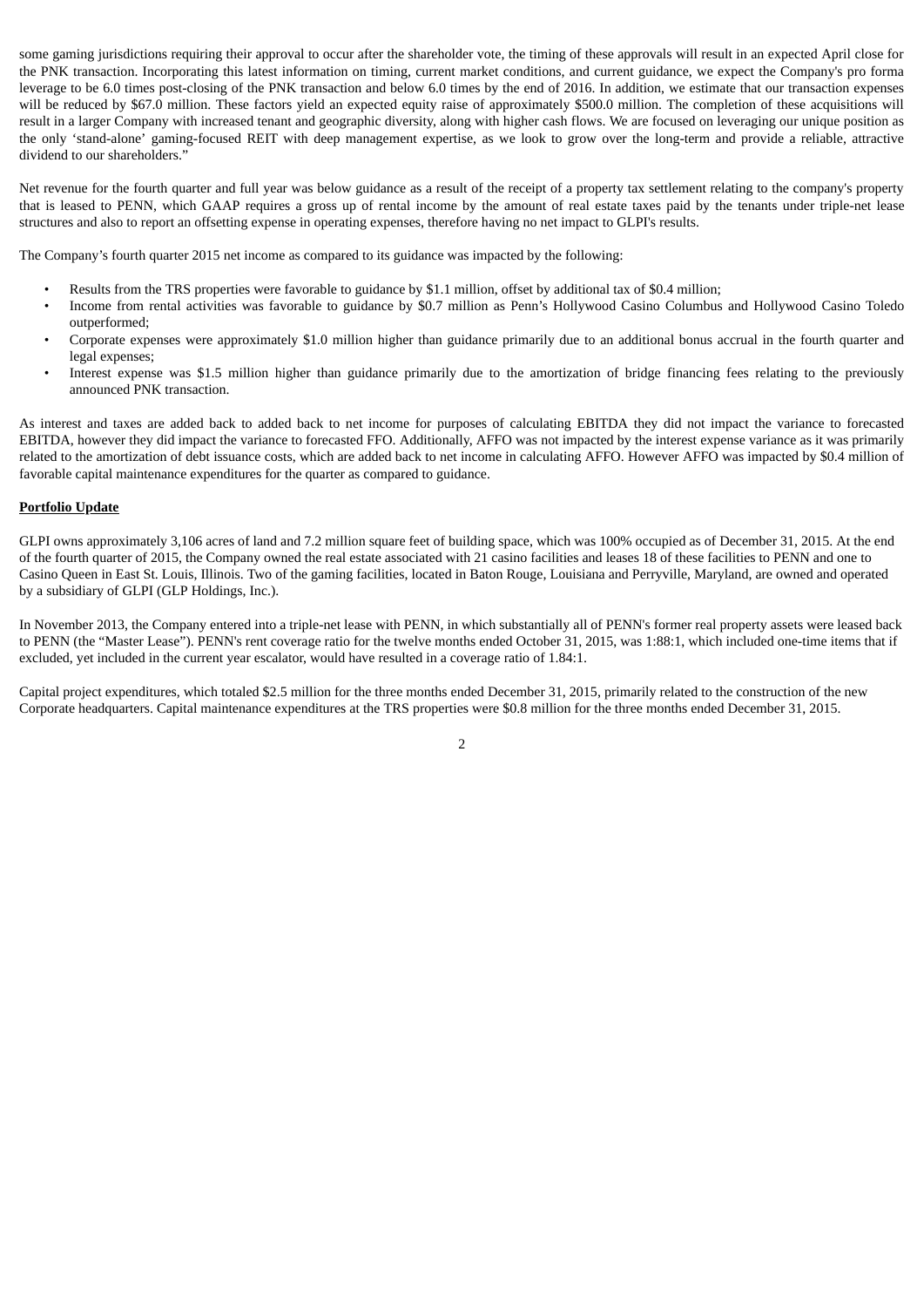## **Balance Sheet Update**

The Company had \$41.9 million of unrestricted cash on hand and \$2.5 billion in total debt, including \$300.0 million of debt outstanding under its unsecured credit facility term loan and \$190.0 million outstanding under its unsecured credit facility revolver at December 31, 2015. The Company's debt structure at December 31, 2015 was as follows:

|                                                                                  | As of December 31, 2015 |    |                |  |  |  |  |
|----------------------------------------------------------------------------------|-------------------------|----|----------------|--|--|--|--|
|                                                                                  | <b>Interest Rate</b>    |    | <b>Balance</b> |  |  |  |  |
|                                                                                  |                         |    | (in thousands) |  |  |  |  |
| Unsecured Term Loan $A^{(1)}$                                                    | $1.837\%$ \$            |    | 300,000        |  |  |  |  |
| Unsecured \$700 Million Revolver (1)                                             | 1.834%                  |    | 190,000        |  |  |  |  |
| Senior Unsecured Notes Due 2018                                                  | 4.375%                  |    | 550,000        |  |  |  |  |
| Senior Unsecured Notes Due 2020                                                  | 4.875%                  |    | 1,000,000      |  |  |  |  |
| <b>Senior Unsecured Notes Due 2023</b>                                           | 5.375%                  |    | 500,000        |  |  |  |  |
| Capital Lease                                                                    | 4.780%                  |    | 1,389          |  |  |  |  |
| Total long-term debt                                                             |                         |    | 2,541,389      |  |  |  |  |
| Less: unamortized debt issuance costs                                            |                         |    | (31,048)       |  |  |  |  |
| Total long-term debt, net of unamortized debt issuance costs                     |                         |    | 2,510,341      |  |  |  |  |
| Less: current maturities of long-term debt                                       |                         |    | (102)          |  |  |  |  |
| Long-term debt, net of unamortized debt issuance costs and current<br>maturities |                         | \$ | 2,510,239      |  |  |  |  |

 $(1)$  The margin on the term loan and revolver is Libor plus 1.50%. The Company's credit facility matures on October 28, 2018.

## **Dividends**

On October 28, 2015, the Company's Board of Directors declared the fourth quarter dividend. Shareholders of record on December 1, 2015 received \$0.545 per common share, which was paid on December 18, 2015. On January 29, 2016, the Company declared its first quarter 2016 dividend of \$0.56 per common share, payable on March 25, 2016 to shareholders of record on February 22, 2016.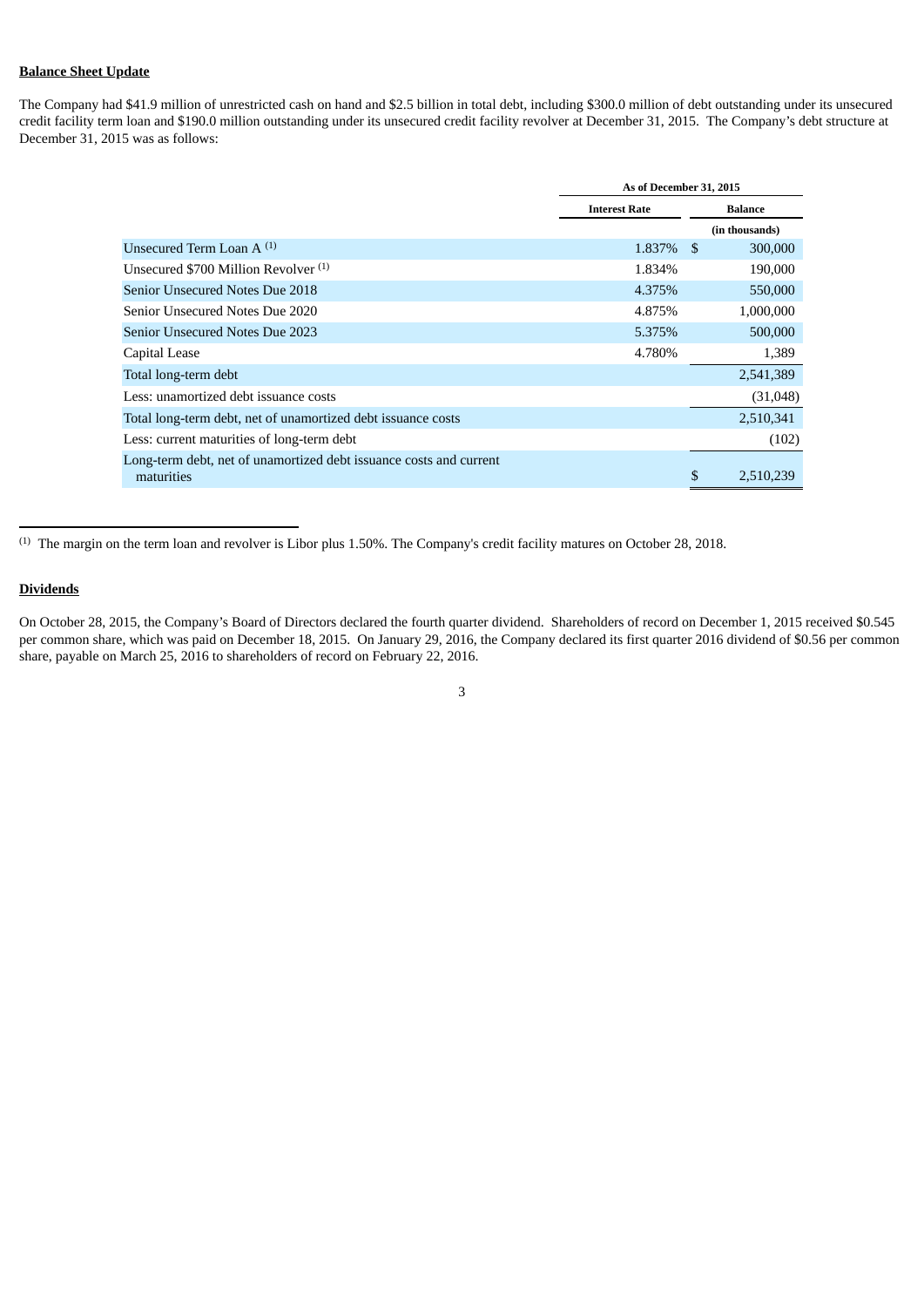#### **Guidance**

The table below sets forth current guidance targets for financial results for the 2016 first quarter and full year, based on the following assumptions:

- Excludes any impact of the acquisition of PNK's real estate assets, which was announced on July 21, 2015 and any impact of the acquisition of the Meadows, which was announced on December 16, 2015.
- Reported rental income of approximately \$443.3 million for the year and \$110.5 million for the first quarter, consisting of:
	- Total cash rental receipts of approximately \$453.8 million for the year and \$113.2 million for the first quarter, consisting of approximately \$443.0 million for the year and \$110.5 million for the first quarter from PENN and approximately \$14.0 million for the year and \$3.5 million for the first quarter from Casino Queen, reduced by approximately \$3.2 million for the year and \$0.8 million for the first quarter of non-assigned land lease payments made by PENN;
	- Straight-line rent, which defers cash received and decreases rental income, of approximately \$55.8 million for the year and \$14.0 million for the first quarter;
	- Property taxes paid by tenants, which are recognized as rental income, of approximately \$45.3 million for the year and \$11.3 million for the first quarter;
- Incremental escalator on the PENN building rent component effective November 1, 2015, which increases 2016 annual rent by \$4.2 million;
- TRS EBITDA of approximately \$37.1 million for the year and \$10.5 million for the first quarter with capital maintenance expenditures of approximately \$3.9 million for the year and \$1.0 million for the first quarter;
- Capital project expenditures of approximately \$0.3 million for the year and for the first quarter;
- Blended income tax rate at the TRS entities of 40%;
- LIBOR is based on the forward yield curve;
- Real estate depreciation of approximately \$94.6 million for the year and \$23.6 million in the first quarter;
- Non-real estate depreciation of approximately \$13.4 million for the year and \$3.4 million in the first quarter;
- Equity-related employee compensation affecting EBITDA includes the following:
	- Expense of approximately \$1.9 million for the year and \$0.5 million for the first quarter related to cash-settled equity compensation awards issued pre-spin, which are fully vested by the first quarter of 2017;
	- Expense of approximately \$6.2 million for the year and \$2.3 million for the first quarter for payments in lieu of dividends on vested stock options issued pre-spin, which are expected to be paid through October 31, 2016;
- Equity-related employee compensation that does not affect EBITDA includes non-cash expense of approximately \$18.1 million for the year and \$4.5 million for the first quarter for restricted stock awards;
- Interest expense includes approximately \$8.1 million for the year and \$2.0 million for the first quarter of debt issuance costs amortization for existing debt and \$3.5 million for the year and for the first quarter for amortization of fees for the bridge loan related to the PNK transaction;
- For the purpose of the dividend calculation, AFFO is reduced by approximately \$5.6 million for the full year and \$1.6 million for the first quarter prior to calculation of the dividend to account for dividends on shares that will be outstanding after options held by employees are exercised;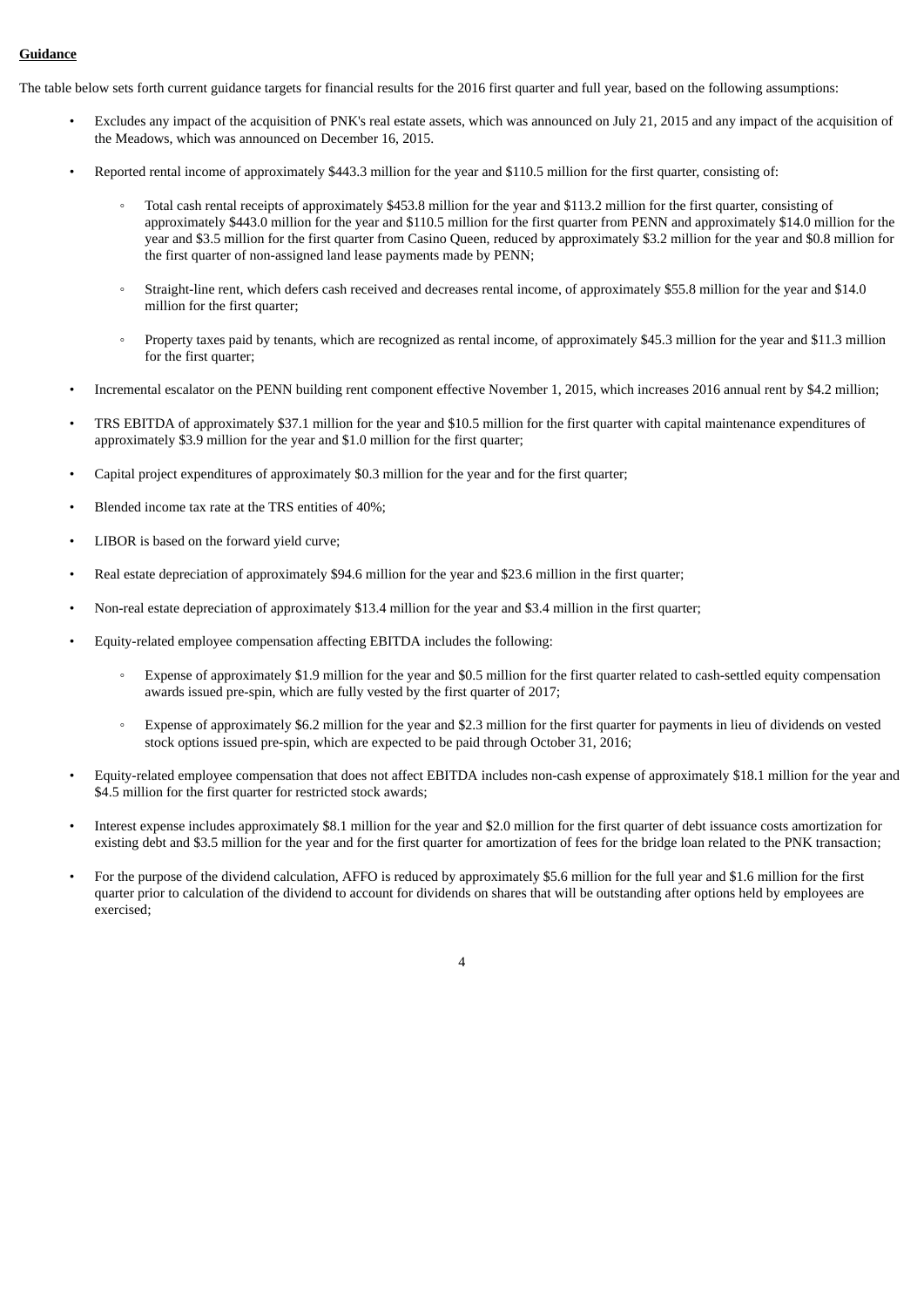• The basic share count is approximately 117.9 million shares for the year and 116.3 million shares for the first quarter and the fully diluted share count is approximately 120.2 million shares for the year and 119.0 million shares for the first quarter; and

|                                           | Three Months Ending March 31, |      |             | <b>Full Year Ending December 31,</b> |                      |             |       |  |  |  |  |
|-------------------------------------------|-------------------------------|------|-------------|--------------------------------------|----------------------|-------------|-------|--|--|--|--|
| (in millions, except per share data)      | 2016 Guidance                 |      | 2015 Actual |                                      | <b>2016 Guidance</b> | 2015 Actual |       |  |  |  |  |
| <b>Net Revenue</b>                        | \$<br>149.4                   | -S   | 148.7       | - \$                                 | 591.4 \$             |             | 575.1 |  |  |  |  |
| Adjusted EBITDA <sup>(1)</sup>            | \$<br>113.8                   | - \$ | 110.6       | - \$                                 | 456.5                | - \$        | 440.0 |  |  |  |  |
| <b>Net Income</b>                         | \$<br>33.4                    | - \$ | 33.1        | - \$                                 | 147.4                | - \$        | 128.1 |  |  |  |  |
| Funds From Operations <sup>(2)</sup>      | \$<br>57.0                    | - \$ | 57.1        | - \$                                 | 242.0                | - \$        | 223.8 |  |  |  |  |
| <b>Adjusted Funds From Operations</b> (3) | \$<br>83.4                    | - \$ | 80.0        | - \$                                 | 337.0                | - \$        | 321.8 |  |  |  |  |
|                                           |                               |      |             |                                      |                      |             |       |  |  |  |  |
| Net income, per diluted common share      | \$<br>0.28                    | - \$ | 0.28        | - \$                                 | 1.23                 | - \$        | 1.08  |  |  |  |  |
| FFO, per diluted common share             | \$<br>0.48                    | -\$  | 0.48        | \$                                   | 2.01                 | -S          | 1.89  |  |  |  |  |
| AFFO, per diluted common share            | \$<br>0.70                    | \$   | 0.67        | -S                                   | 2.80                 | -\$         | 2.72  |  |  |  |  |
|                                           |                               |      |             |                                      |                      |             |       |  |  |  |  |

 $<sup>(1)</sup>$  Adjusted EBITDA is net income excluding interest, taxes on income, depreciation, (gains) or losses from sales of property, stock based compensation</sup> expense and straight-line rent adjustments.

<sup>(2)</sup> FFO is net income, excluding (gains) or losses from sales of property and real estate depreciation as defined by NAREIT.

<sup>(3)</sup> AFFO is FFO, excluding stock based compensation expense, debt issuance costs amortization, other depreciation and straight-line rent adjustments, reduced by capital maintenance expenditures.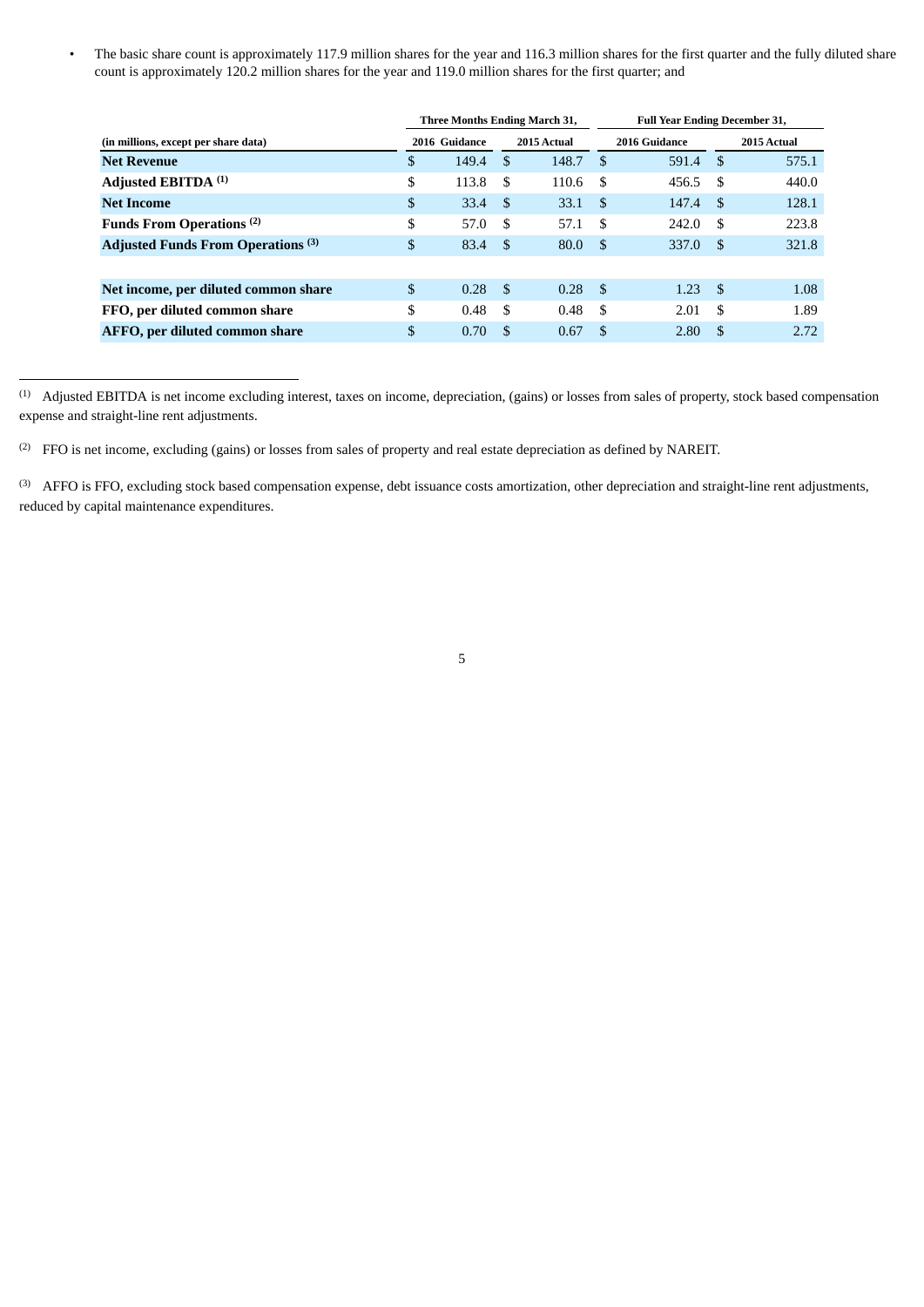## **Conference Call Details**

The Company will hold a conference call on February 4, 2016 at 10:00 a.m. (Eastern Time) to discuss its financial results, current business trends and market conditions.

#### **Webcast**

The conference call will be available in the Investor Relations section of the Company's website at www.glpropinc.com. To listen to a live broadcast, go to the site at least 15 minutes prior to the scheduled start time in order to register, download and install any necessary audio software. A replay of the call will also be available for 90 days on the Company's website.

#### **To Participate in the Telephone Conference Call:**

Dial in at least five minutes prior to start time. Domestic: 1-877-705-6003 International: 1-201-493-6725

#### **Conference Call Playback**:

Domestic: 1-877-870-5176 International: 1-858-384-5517 Passcode: 13628297 The playback can be accessed through February 11, 2016.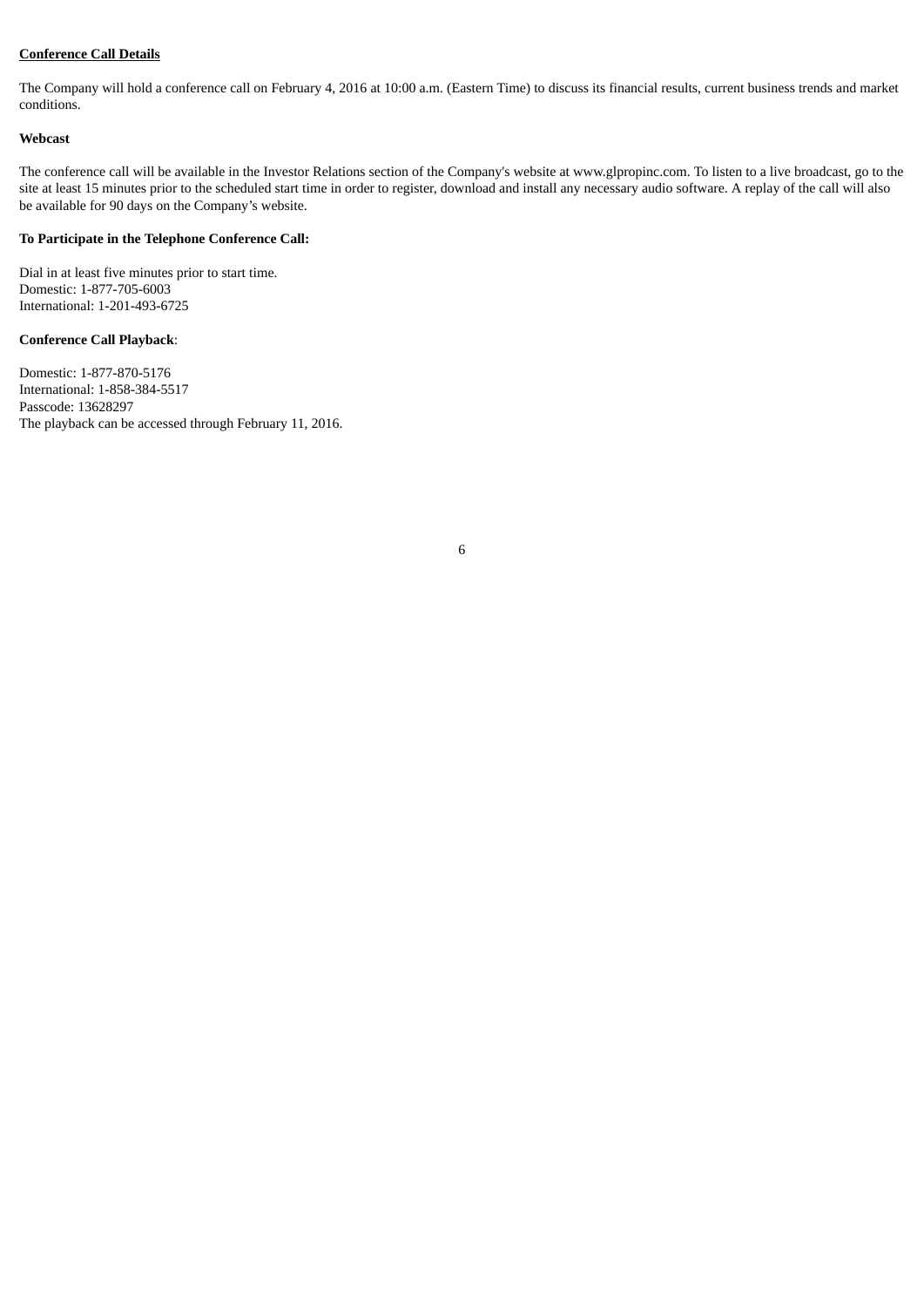#### **Disclosure Regarding Non-GAAP Financial Measures**

Funds From Operations ("FFO"), Adjusted Funds From Operations ("AFFO") and Adjusted EBITDA, which are detailed in the reconciliation tables that accompany this release, are used by the Company as performance measures for benchmarking against the Company's peers and as internal measures of business operating performance. The Company believes FFO, AFFO, and Adjusted EBITDA provide a meaningful perspective of the underlying operating performance of the Company's current business. This is especially true since these measures exclude real estate depreciation, and we believe that real estate values fluctuate based on market conditions rather than depreciating in value ratably on a straight-line basis over time.

FFO, AFFO and Adjusted EBITDA are non-GAAP financial measures, that are considered a supplemental measure for the real estate industry and a supplement to GAAP measures. NAREIT defines FFO as net income (computed in accordance with generally accepted accounting principles), excluding (gains) or losses from sales of property and real estate depreciation. We have defined AFFO as FFO excluding stock based compensation expense, debt issuance costs amortization, other depreciation and straight-line rent adjustments, reduced by capital maintenance expenditures. Finally, we have defined Adjusted EBITDA as net income excluding interest, taxes on income, depreciation, (gains) or losses from sales of property, stock based compensation expense and straight-line rent adjustments.

FFO, AFFO and Adjusted EBITDA are not recognized terms under GAAP. Because certain companies do not calculate FFO, AFFO, and Adjusted EBITDA in the same way and certain other companies may not perform such calculation, those measures as used by other companies may not be consistent with the way the Company calculates such measures and should not be considered as alternative measures of operating profit or net income. The Company's presentation of these measures does not replace the presentation of the Company's financial results in accordance with GAAP.

#### **About Gaming and Leisure Properties**

GLPI is engaged in the business of acquiring, financing, and owning real estate property to be leased to gaming operators in triple-net lease arrangements, pursuant to which the tenant is responsible for all facility maintenance, insurance required in connection with the leased properties and the business conducted on the leased properties, taxes levied on or with respect to the leased properties and all utilities and other services necessary or appropriate for the leased properties and the business conducted on the leased properties. GLPI expects to grow its portfolio by pursuing opportunities to acquire additional gaming facilities to lease to gaming operators. GLPI also intends to diversify its portfolio over time, including by acquiring properties outside the gaming industry to lease to third parties. GLPI elected to be taxed as a real estate investment trust ("REIT") for United States federal income tax purposes commencing with the 2014 taxable year and is the first gaming-focused REIT.

#### **Forward-Looking Statements**

This press release includes "forward-looking statements" within the meaning of Section 27A of the Securities Act and Section 21E of the Securities Exchange Act of 1934, as amended. These statements can be identified by the use of forward looking terminology such as "expects," "believes," "estimates," "intends," "may," "will," "should" or "anticipates" or the negative or other variation of these or similar words, or by discussions of future events, strategies or risks and uncertainties. Such forward looking statements are inherently subject to risks, uncertainties and assumptions about GLPI and its subsidiaries, including risks related to the following: the ability to receive, or delays in obtaining, the regulatory approvals required to own and/or operate its properties, or other delays or impediments to completing GLPI's planned acquisitions or projects; GLPI's ability to enter into definitive agreements with a third party operator for the Meadows Racetrack & Casino; the ultimate timing and outcome of the Company's proposed acquisition of substantially all of the real estate assets of Pinnacle Entertainment, Inc. ("Pinnacle"), including the Company's and Pinnacle's ability to obtain the financing and third party approvals and consents necessary to complete the acquisition; the ultimate outcome and results of integrating the assets to be acquired by the Company in the proposed transaction with Pinnacle; the effects of a transaction between GLPI and Pinnacle on each party, including the post-transaction impact on GLPI's financial condition, operating results, strategy and plans; GLPI's ability to maintain its status as a REIT; the availability of and the ability to identify suitable and attractive acquisition and development opportunities and the ability to acquire and lease those properties on favorable terms; our ability to access capital through debt and equity markets in amounts and at rates and costs acceptable to GLPI; changes in the U.S. tax law and other state, federal or local laws, whether or not specific to REITs or to the gaming or lodging industries; and other factors described in GLPI's Annual Report on Form 10-K/A for the year ended December 31, 2014, subsequent Quarterly Reports on Form 10-Q/10-Q/A and Current Reports on Form 8-K as filed with the Securities and Exchange Commission. All subsequent written and oral forward looking statements attributable to GLPI or persons acting on GLPI's behalf are expressly qualified in their entirety by the cautionary statements included in this press release. GLPI undertakes no obligation to publicly update or revise any forward looking

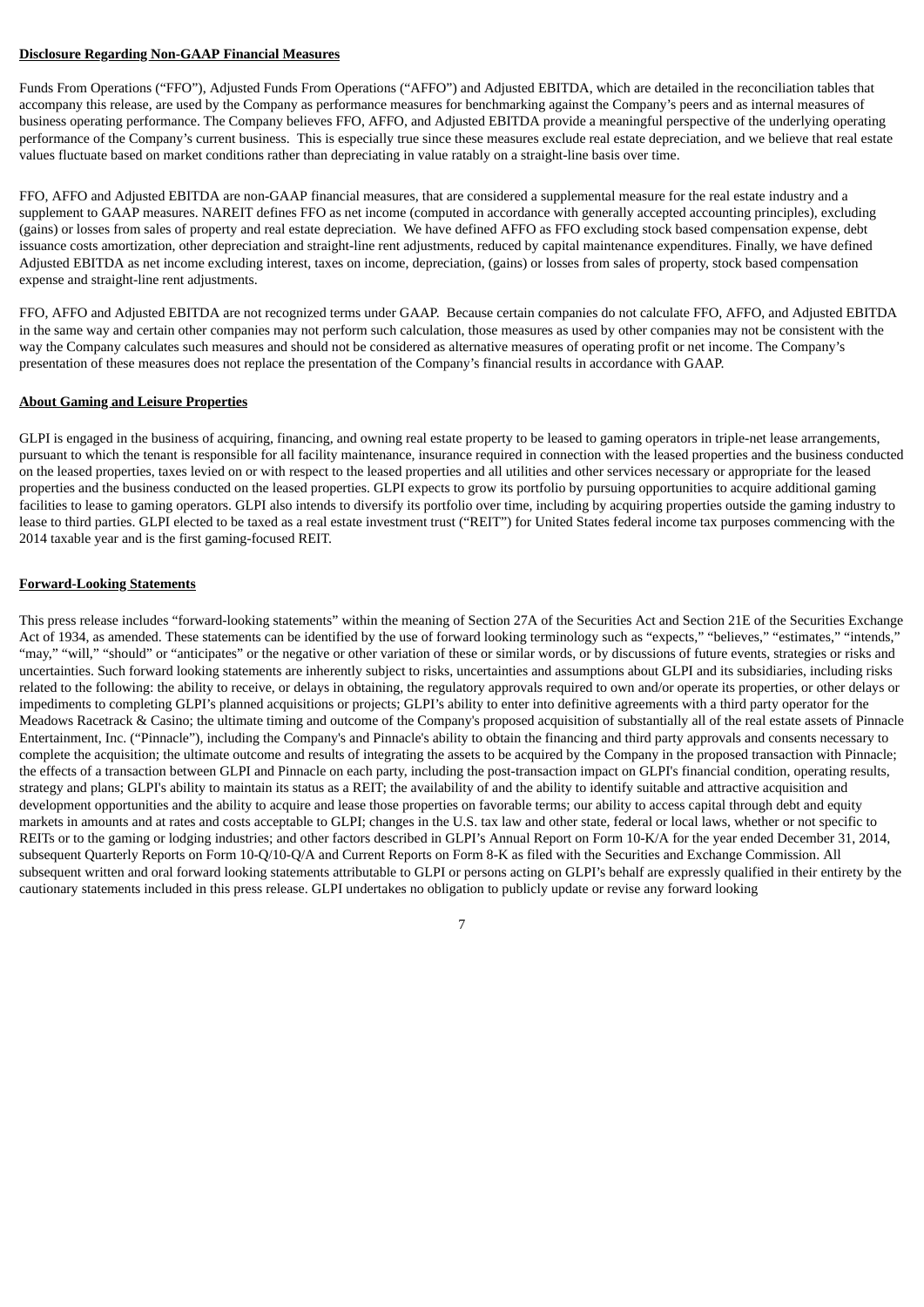statements contained or incorporated by reference herein, whether as a result of new information, future events or otherwise, except as required by law. In light of these risks, uncertainties and assumptions, the forward looking events discussed in this press release may not occur.

#### **Additional Information**

This communication shall not constitute an offer to sell or the solicitation of an offer to buy any securities, nor shall there be any sale of securities in any jurisdiction in which such offer, solicitation or sale would be unlawful prior to registration or qualification under the securities laws of any such jurisdiction. No offering of securities shall be made except by means of a prospectus meeting the requirements of Section 10 of the U.S. Securities Act of 1933, as amended. In connection with the proposed transaction between the Company and Pinnacle, the Company has filed with the SEC a registration statement on Form S-4/A (File No. 333-206649) that includes a preliminary joint proxy statement of the Company and Pinnacle that also constitutes a prospectus of the Company. This communication is not a substitute for the joint proxy statement/prospectus or any other document that the Company or Pinnacle may file with the SEC or send to their shareholders in connection with the proposed transaction. INVESTORS AND SECURITY HOLDERS ARE URGED TO READ THE FORM S-4/A, INCLUDING THE PRELIMINARY JOINT PROXY STATEMENT/PROSPECTUS FILED AND OTHER RELEVANT DOCUMENTS THAT WILL BE FILED WITH THE SEC (INCLUDING THE DEFINITIVE JOINT PROXY STATEMENT/PROSPECTUS) IF AND WHEN THEY BECOME AVAILABLE, BECAUSE THEY WILL CONTAIN IMPORTANT INFORMATION. You may obtain free copies of the preliminary joint proxy statement/prospectus and other relevant documents filed by the Company and Pinnacle with the SEC at the SEC's website at www.sec.gov. Copies of the documents filed with the SEC by the Company are available free of charge on the Company's investor relations website at investors.glpropinc.com or by contacting the Company's investor relations representative at (203) 682-8211. Copies of the documents filed with the SEC by Pinnacle are available free of charge on Pinnacle's investor relations website at investors.pnkinc.com or by contacting Pinnacle's investor relations department at (702) 541-7777.

#### **Certain Information Regarding Participants**

The Company and Pinnacle and their respective directors and executive officers may be deemed to be participants in the solicitation of proxies in respect of the proposed transaction under the rules of the SEC. Investors may obtain information regarding the names, affiliations and interests of the Company's directors and executive officers in the Company's Annual Report on Form 10-K/A for the year ended December 31, 2014, which was filed with the SEC on November 9, 2015, and its proxy statement for its 2015 Annual Meeting, which was filed with the SEC on April 30, 2015. Investors may obtain information regarding the names, affiliations and interests of Pinnacle's directors and executive officers in Pinnacle's Annual Report on Form 10-K for the year ended December 31, 2014, which was filed with the SEC on March 2, 2015, and its proxy statement for its 2015 Annual Meeting, which was filed with the SEC on April 10, 2015. Other information regarding the participants in the proxy solicitation and a description of their direct and indirect interests, by security holdings or otherwise, is contained in the preliminary joint proxy statement/prospectus and other relevant materials to be filed with the SEC regarding the proposed transaction. Investors should read the definitive joint proxy statement/prospectus carefully and in its entirety when it becomes available before making any voting or investment decisions. You may obtain free copies of these documents at the SEC's website at www.sec.gov.

#### **Contact**

## **Investor Relations – Gaming and Leisure Properties, Inc.**

Brad Cohen T: 203-682-8211 Email: Brad.Cohen@icrinc.com

Kara Smith T: 646-277-1211 Email: Kara.Smith@icrinc.com

Bill Clifford T: 610-401-2900 Email: Bclifford@glpropinc.com

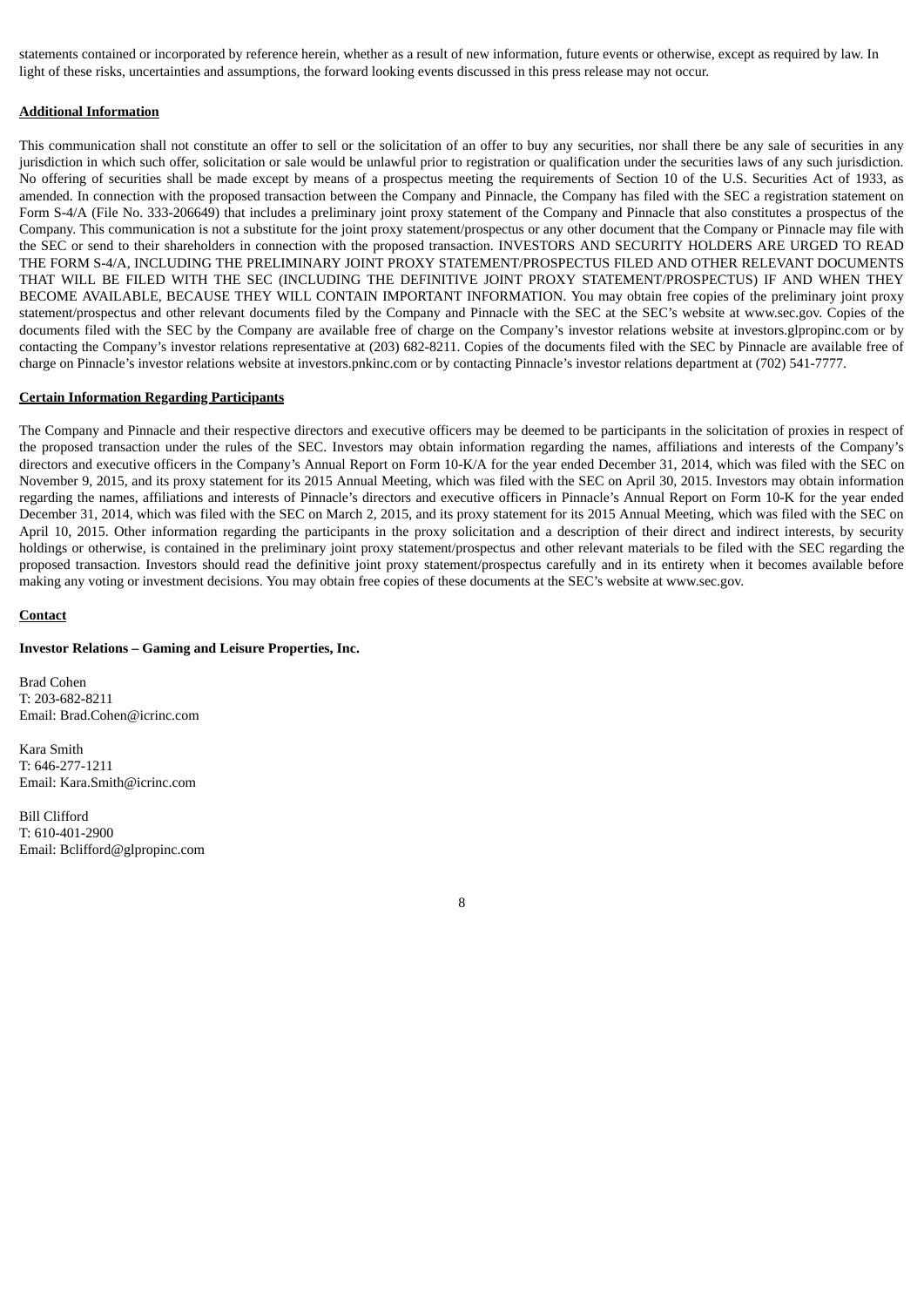### **GAMING AND LEISURE PROPERTIES, INC. AND SUBSIDIARIES**

**Consolidated Statements of Operations**

(in thousands, except per share data) (unaudited)

|                                            | <b>Three Months Ended</b><br>December 31 |    | <b>Year Ended</b><br>December 31, |    |            |    |            |
|--------------------------------------------|------------------------------------------|----|-----------------------------------|----|------------|----|------------|
|                                            | 2015                                     |    | 2014                              |    | 2015       |    | 2014       |
| <b>Revenues</b>                            |                                          |    |                                   |    |            |    |            |
| Rental                                     | \$<br>98,478                             | \$ | 96,586                            | \$ | 392,075    | \$ | 386,403    |
| Real estate taxes paid by tenants (1)      | (5,021)                                  |    | 13,578                            |    | 35,050     |    | 50,534     |
| Total rental revenue                       | 93,457                                   |    | 110,164                           |    | 427,125    |    | 436,937    |
| Gaming                                     | 33,885                                   |    | 33,606                            |    | 142,310    |    | 148,283    |
| Food, beverage and other                   | 2,749                                    |    | 2,687                             |    | 11,213     |    | 11,621     |
| <b>Total revenues</b>                      | 130,091                                  |    | 146,457                           |    | 580,648    |    | 596,841    |
| Less promotional allowances                | (1, 402)                                 |    | (1, 377)                          |    | (5, 595)   |    | (5,773)    |
| Net revenues                               | 128,689                                  |    | 145,080                           |    | 575,053    |    | 591,068    |
| <b>Operating expenses</b>                  |                                          |    |                                   |    |            |    |            |
| Gaming                                     | 18,544                                   |    | 18,762                            |    | 77,188     |    | 82,995     |
| Food, beverage and other                   | 2,097                                    |    | 2,208                             |    | 8,586      |    | 9,734      |
| Real estate taxes <sup>(1)</sup>           | (4,726)                                  |    | 13,946                            |    | 36,412     |    | 52,154     |
| General and administrative <sup>(2)</sup>  | 21,123                                   |    | 22,621                            |    | 85,669     |    | 80,836     |
| Depreciation                               | 27,198                                   |    | 27,446                            |    | 109,783    |    | 106,843    |
| Total operating expenses                   | 64,236                                   |    | 84,983                            |    | 317,638    |    | 332,562    |
| Income from operations                     | 64,453                                   |    | 60,097                            |    | 257,415    |    | 258,506    |
|                                            |                                          |    |                                   |    |            |    |            |
| Other income (expenses)                    |                                          |    |                                   |    |            |    |            |
| Interest expense                           | (33, 810)                                |    | (29, 570)                         |    | (124, 183) |    | (117,030)  |
| Interest income                            | 571                                      |    | 607                               |    | 2,332      |    | 2,444      |
| Total other expenses                       | (33, 239)                                |    | (28, 963)                         |    | (121, 851) |    | (114, 586) |
|                                            |                                          |    |                                   |    |            |    |            |
| Income from operations before income taxes | 31,214                                   |    | 31,134                            |    | 135,564    |    | 143,920    |
| Income tax expense                         | 1,441                                    |    | 932                               |    | 7,442      |    | 5,113      |
| <b>Net income</b>                          | \$<br>29,773                             | \$ | 30,202                            | \$ | 128,122    | \$ | 138,807    |
|                                            |                                          |    |                                   |    |            |    |            |
| Earnings per common share:                 |                                          |    |                                   |    |            |    |            |
| Basic earnings per common share            | \$<br>0.26                               | \$ | 0.27                              | \$ | 1.12       | \$ | 1.23       |
| Diluted earnings per common share          | \$<br>0.25                               | \$ | 0.26                              | \$ | 1.08       | \$ | 1.18       |

 $<sup>(1)</sup>$  According to ASC 605, Revenue Recognition, the Company is required to gross up rental income by the amount of real estate taxes paid by tenants under</sup> the triple-net lease structure and also reflect an offsetting expense in operating expenses.

 $^{(2)}$  General and administrative expenses include payroll related expenses, insurance, utilities, supplies and other administrative costs.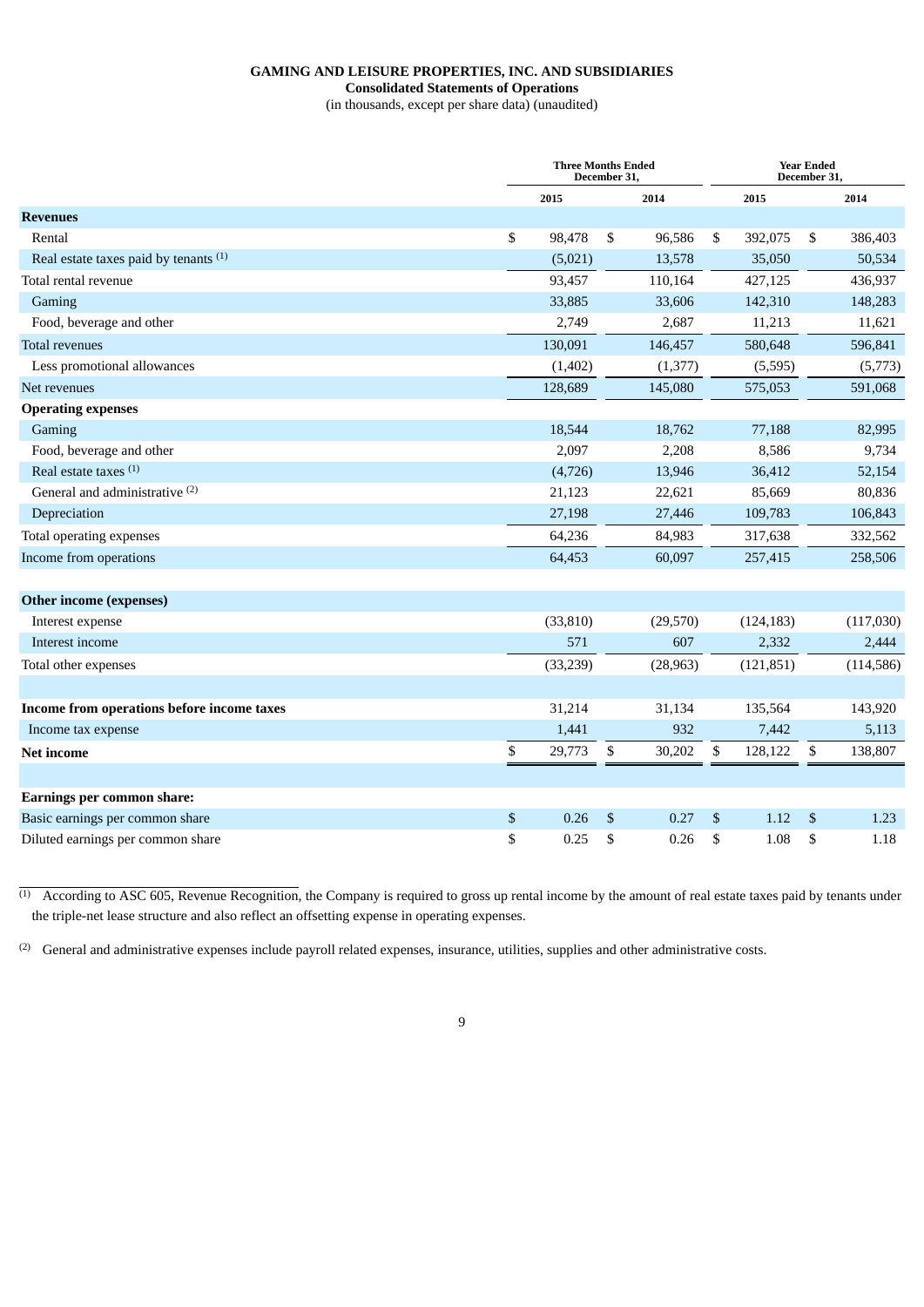## **GAMING AND LEISURE PROPERTIES, INC. AND SUBSIDIARIES Operations**

## (in thousands) (unaudited)

|                          | <b>NET REVENUES</b><br><b>Three Months Ended</b><br>December 31, |         |  |         | <b>ADJUSTED EBITDA</b><br><b>Three Months Ended</b><br>December 31, |         |  |         |  |
|--------------------------|------------------------------------------------------------------|---------|--|---------|---------------------------------------------------------------------|---------|--|---------|--|
|                          |                                                                  | 2015    |  | 2014    |                                                                     | 2015    |  | 2014    |  |
| Real estate              | Φ                                                                | 93,457  |  | 110,164 |                                                                     | 101,398 |  | 97,483  |  |
| GLP Holdings, LLC. (TRS) |                                                                  | 35,232  |  | 34.916  |                                                                     | 8.458   |  | 7,648   |  |
| <b>Total</b>             |                                                                  | 128,689 |  | 145,080 |                                                                     | 109,856 |  | 105,131 |  |

|                          | <b>NET REVENUES</b><br>December 31, | <b>Year Ended</b> |         | <b>ADJUSTED EBITDA</b><br><b>Year Ended</b><br>December 31, |         |  |         |  |
|--------------------------|-------------------------------------|-------------------|---------|-------------------------------------------------------------|---------|--|---------|--|
|                          | 2015                                |                   | 2014    |                                                             | 2015    |  | 2014    |  |
| Real estate              | \$<br>427,125                       |                   | 436,944 | <sup>\$</sup>                                               | 402,913 |  | 386,539 |  |
| GLP Holdings, LLC. (TRS) | 147,928                             |                   | 154,124 |                                                             | 37,106  |  | 35,955  |  |
| <b>Total</b>             | \$<br>575,053                       |                   | 591,068 | \$                                                          | 440,019 |  | 422,494 |  |

## **GAMING AND LEISURE PROPERTIES, INC. AND SUBSIDIARIES**

**General and Administrative Expenses**

(in thousands) (unaudited)

|                                                              | <b>Three Months Ended</b><br>December 31. |        |  |        |  | <b>Year Ended</b><br>December 31. |  |        |  |  |
|--------------------------------------------------------------|-------------------------------------------|--------|--|--------|--|-----------------------------------|--|--------|--|--|
|                                                              |                                           | 2015   |  | 2014   |  | 2015                              |  | 2014   |  |  |
| Real estate general and administrative expenses (1)          | \$                                        | 15.285 |  | 16.696 |  | 61,950                            |  | 56,852 |  |  |
| GLP Holdings, LLC. (TRS) general and administrative expenses |                                           | 5.838  |  | 5.925  |  | 23.719                            |  | 23,984 |  |  |
| <b>Total</b>                                                 | \$                                        | 21,123 |  | 22,621 |  | 85,669                            |  | 80,836 |  |  |

<sup>(1)</sup> Includes stock based compensation of \$7.4 million and \$32.0 million for the three months and year ended December 31, 2015, respectively and \$10.3 million and \$30.9 million for the three months and year ended December 31, 2014, respectively.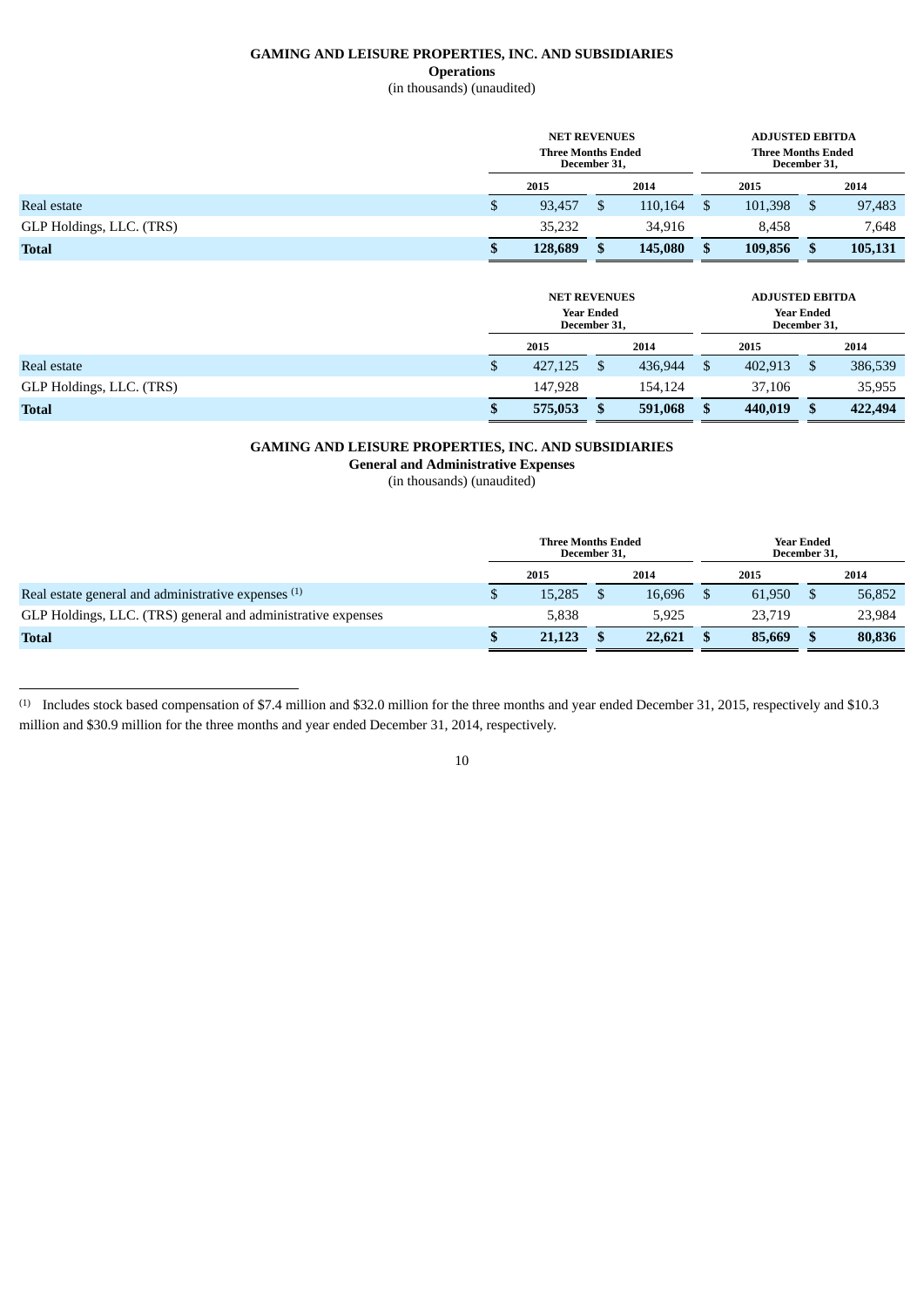### Reconciliation of Net income (GAAP) to FFO, FFO to AFFO, and AFFO to Adjusted EBITDA Gaming and Leisure Properties, Inc. and Subsidiaries **CONSOLIDATED** (in thousands) (unaudited)

|                                                 | <b>Three Months Ended</b><br>December 31, |         |    |         |    | <b>Year Ended</b><br>December 31, |    |         |  |  |
|-------------------------------------------------|-------------------------------------------|---------|----|---------|----|-----------------------------------|----|---------|--|--|
|                                                 |                                           | 2015    |    | 2014    |    | 2015                              |    | 2014    |  |  |
| <b>Net income</b>                               | \$                                        | 29,773  | \$ | 30,202  | \$ | 128,122                           | \$ | 138,807 |  |  |
| Losses or (gains) from dispositions of property |                                           | 96      |    | (3)     |    | 185                               |    | 10      |  |  |
| Real estate depreciation                        |                                           | 23,793  |    | 22,545  |    | 95,511                            |    | 92,750  |  |  |
| <b>Funds from operations</b>                    | \$                                        | 53,662  | \$ | 52,744  | \$ | 223,818                           | \$ | 231,567 |  |  |
| Straight-line rent adjustments                  |                                           | 13,956  |    | 13,956  |    | 55,825                            |    | 44,877  |  |  |
| Other depreciation $(1)$                        |                                           | 3,405   |    | 4,901   |    | 14,272                            |    | 14,093  |  |  |
| Debt issuance costs amortization                |                                           | 6,286   |    | 2,019   |    | 14,016                            |    | 8,057   |  |  |
| Stock based compensation                        |                                           | 4,153   |    | 3,635   |    | 16,811                            |    | 12,258  |  |  |
| Maintenance CAPEX <sup>(2)</sup>                |                                           | (845)   |    | (1,429) |    | (2,953)                           |    | (3,538) |  |  |
| <b>Adjusted funds from operations</b>           | \$                                        | 80,617  | \$ | 75,826  | \$ | 321,789                           | \$ | 307,314 |  |  |
| Interest, net                                   |                                           | 33,239  |    | 28,963  |    | 121,851                           |    | 114,586 |  |  |
| Income tax expense                              |                                           | 1,441   |    | 932     |    | 7,442                             |    | 5,113   |  |  |
| Maintenance CAPEX $(2)$                         |                                           | 845     |    | 1,429   |    | 2,953                             |    | 3,538   |  |  |
| Debt issuance costs amortization                |                                           | (6,286) |    | (2,019) |    | (14, 016)                         |    | (8,057) |  |  |
| <b>Adjusted EBITDA</b>                          | \$                                        | 109,856 | \$ | 105,131 | \$ | 440,019                           | \$ | 422,494 |  |  |

(1) Other depreciation includes both real estate and equipment depreciation from the Company's taxable REIT subsidiaries.

(2) Capital maintenance expenditures are expenditures to replace existing fixed assets with a useful life greater than one year that are obsolete, worn out or no longer cost effective to repair.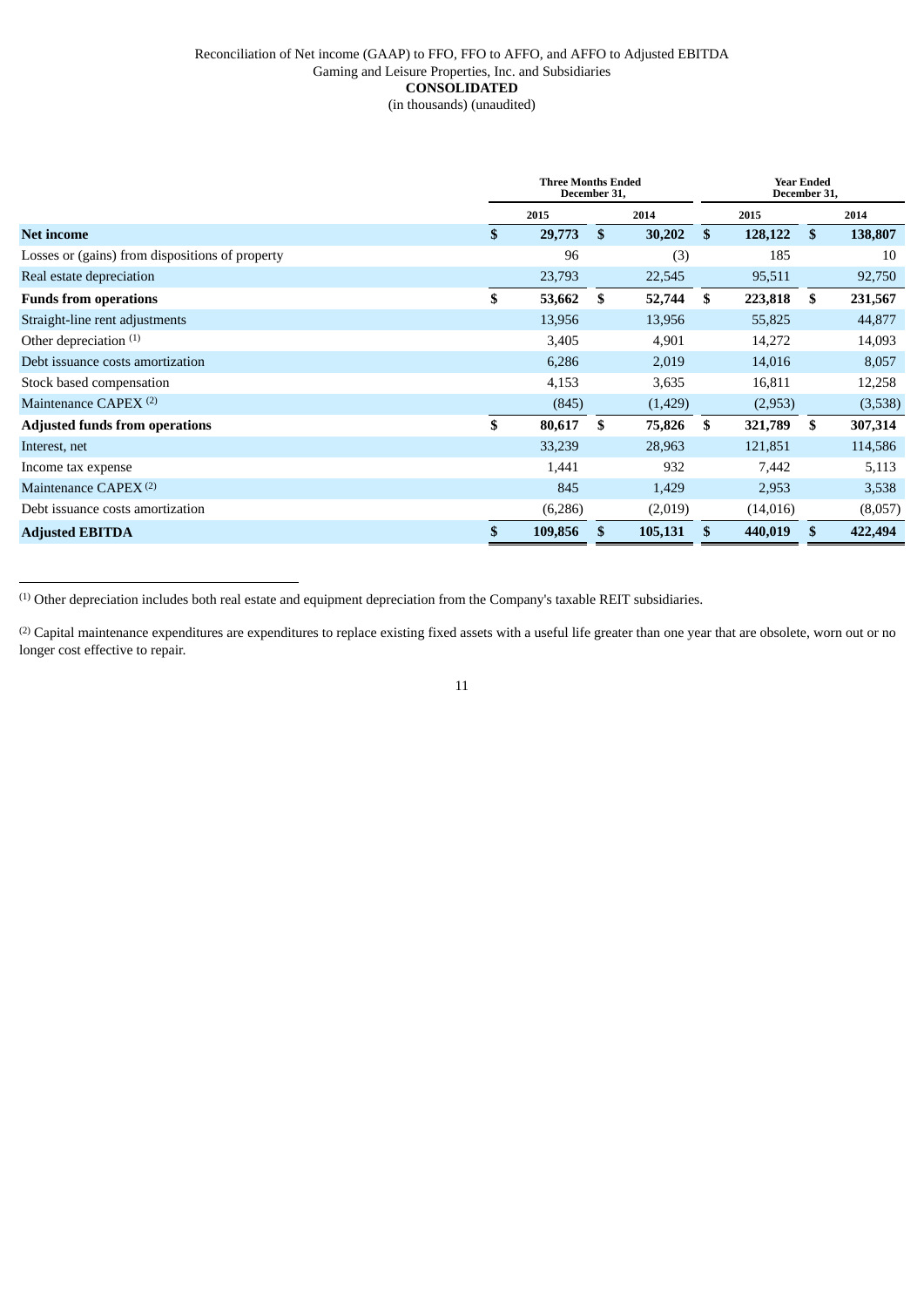#### Reconciliation of Net income (GAAP) to FFO, FFO to AFFO, and AFFO to Adjusted EBITDA Gaming and Leisure Properties, Inc. and Subsidiaries **REAL ESTATE and CORPORATE (REIT)** (in thousands) (unaudited)

|                                                 | <b>Three Months Ended</b><br>December 31, |         |    |         | <b>Year Ended</b><br>December 31, |          |     |         |  |
|-------------------------------------------------|-------------------------------------------|---------|----|---------|-----------------------------------|----------|-----|---------|--|
|                                                 | 2015                                      |         |    | 2014    |                                   | 2015     |     | 2014    |  |
| <b>Net income</b>                               | \$                                        | 28,137  | S. | 29,153  | $\mathbf{s}$                      | 119,914  | \$. | 130,580 |  |
| Losses or (gains) from dispositions of property |                                           | 96      |    |         |                                   | 152      |     | (149)   |  |
| Real estate depreciation                        |                                           | 23,793  |    | 22,545  |                                   | 95,511   |     | 92,750  |  |
| <b>Funds from operations</b>                    | \$                                        | 52,026  | \$ | 51,699  | \$                                | 215,577  | \$  | 223,181 |  |
| Straight-line rent adjustments                  |                                           | 13,956  |    | 13,956  |                                   | 55,825   |     | 44,877  |  |
| Other depreciation <sup>(1)</sup>               |                                           | 508     |    | 1,832   |                                   | 1,913    |     | 1,832   |  |
| Debt issuance costs amortization                |                                           | 6,286   |    | 2,019   |                                   | 14,016   |     | 8,057   |  |
| Stock based compensation                        |                                           | 4,153   |    | 3,635   |                                   | 16,811   |     | 12,258  |  |
| <b>Maintenance CAPEX</b>                        |                                           |         |    |         |                                   |          |     |         |  |
| <b>Adjusted funds from operations</b>           | \$                                        | 76,929  | \$ | 73,141  | \$                                | 304,142  | \$  | 290,205 |  |
| Interest, net $(2)$                             |                                           | 30,638  |    | 26,359  |                                   | 111,449  |     | 104,180 |  |
| Income tax expense                              |                                           | 117     |    | 2       |                                   | 1,338    |     | 211     |  |
| <b>Maintenance CAPEX</b>                        |                                           |         |    |         |                                   |          |     |         |  |
| Debt issuance costs amortization                |                                           | (6,286) |    | (2,019) |                                   | (14,016) |     | (8,057) |  |
| <b>Adjusted EBITDA</b>                          | \$                                        | 101,398 | S  | 97,483  | \$                                | 402,913  | S   | 386,539 |  |

(1) Other depreciation includes equipment depreciation from the Company's nontaxable REIT subsidiaries.

(2) Interest expense, net is net of intercompany interest eliminations of \$2.6 million and \$10.4 million for both the three months and years ended ended December 31, 2015 and 2014.